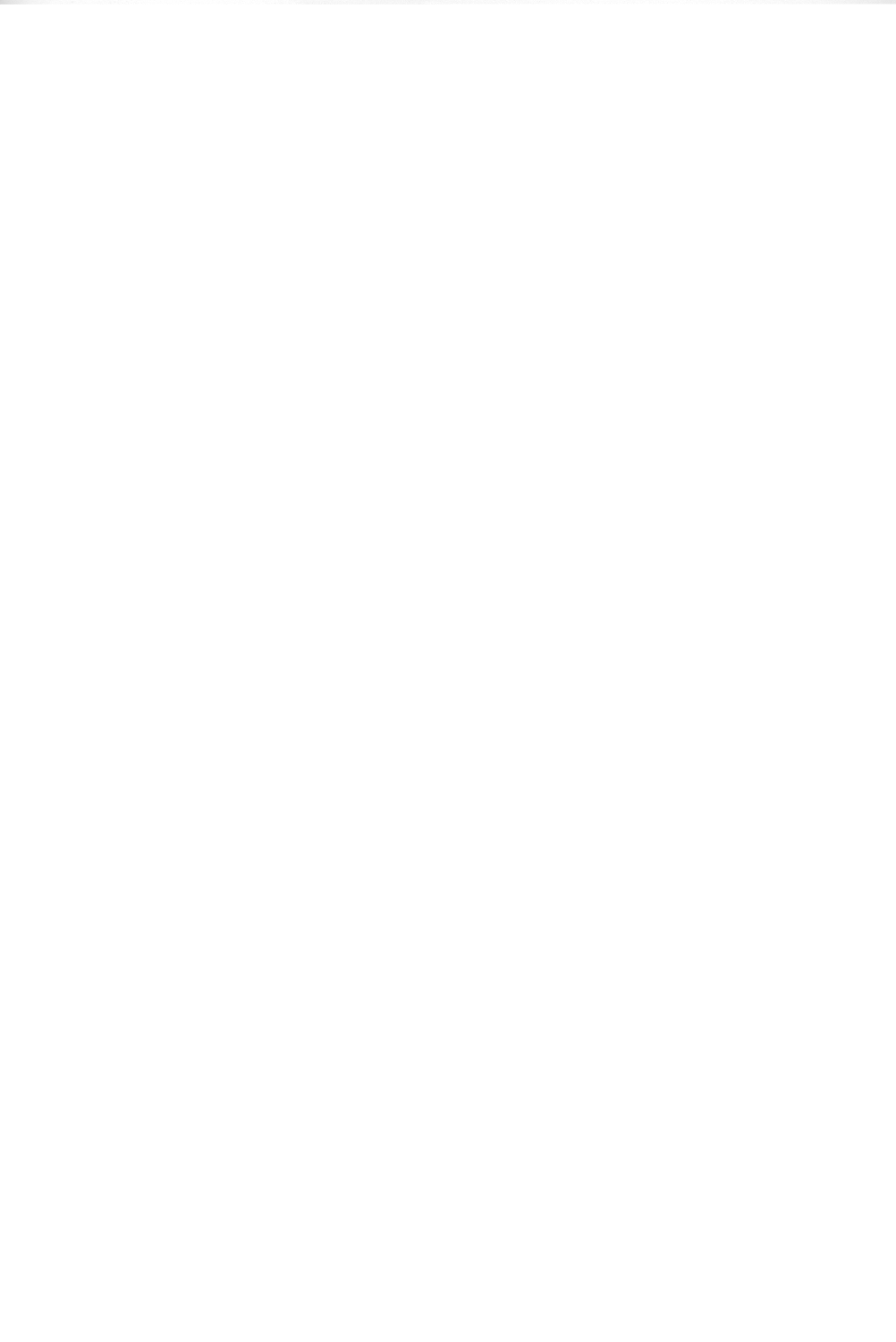# **Stream Ciphers created by a Discrete Dynamic System for application in the Internet.**

V.SOULIOTI<sup>1</sup>, Y.BAKOPOULOS<sup>1</sup>, S.KOUREMENOS<sup>1,2</sup>, Y.VRETTAROS<sup>1</sup>, S.NIKOLOPOULOS<sup>2</sup>, A.DRIGAS<sup>1</sup>

> 1. National Center for Scientific Research "DEMOKRITOS" Department of Technological Applications P.O. Box 15310 Gr. Ag. Paraskevi Attikis, GREECE

2. National Technical University of Athens School of Electrical and Computer Engineering P.O. Box 15780 Gr. Zographou, Attikis, GREECE

jvr@imm.demokritos.gr http://imm.demokritos.gr

*Abstract:* A discrete dynamic system is utilized for the creation of random number series. It contains discontinuities based on the modulo and signum functions. The binary number series created show almost total randomness, as indicated by block entropy tests. The concept of a virtual cryptographic device is defined and analyzed. A new method, based on the above is proposed, for secure and easy application in the Internet and all digital networks in general.

*Key-words*: symbolic dynamics, stream ciphers, pseudorandom, incompressible, encryption, entropy, signum, modulo, security, internet.

## **1 Introduction**

 The Symbolic Dynamics of both continuous and discontinuous Discrete Dynamic Systems have been studied extensively [5], [6], [11], [18]. One of the most important applications is the generation of pseudorandom number series for use in encryption of messages in large area networks as the Internet. The applications make use of the chaotic pseudorandom behavior such systems may exhibit in their phase space trajectories [17], [2], [3], [4], [19].

 The most common method is to use the symbolic series of the systems' evolution in time. The symbolic dynamics must fulfill certain demands so as to be suitable for the specific application. The created series must appear to be random to a third party and to be almost totally incompressible. It must be reproducible, in the sense that the same initial conditions must always reproduce exactly the same series every time. It must also be easy and fast to create, starting from a relatively small set of real valued parameters. Finally, the set of all different series that can be created by this method should be as large as possible, so that frontal attacks by brute force would be useless [16].

 The dynamic systems used are mostly chosen because they show chaotic behavior. The most well known are the standard map, the logistic map, the tent map and some others based on discontinuous functions like the step function or the modulo function [17]. Discontinuous dynamic systems of higher dimension exist in abundance, such as the Sigma – Delta Modulation systems mentioned by many authors [5], [7], [8], [9], [13], [14], [15], [2], [3], [4], [19].

 The authors of this work believe that such systems, suitably modified, can be applied with considerable success to random number generation and stream cipher creation.

 The system examined here belongs to this class. It is a two dimensional variant of the above mentioned systems.

 In its simplest form, with zero input and a signum discontinuity, it is described by Eqns.  $(I)$ 

(I): 
$$
\chi_{n+1} = A \cdot \chi_n + B \cdot S(x_n) + U_n
$$

or: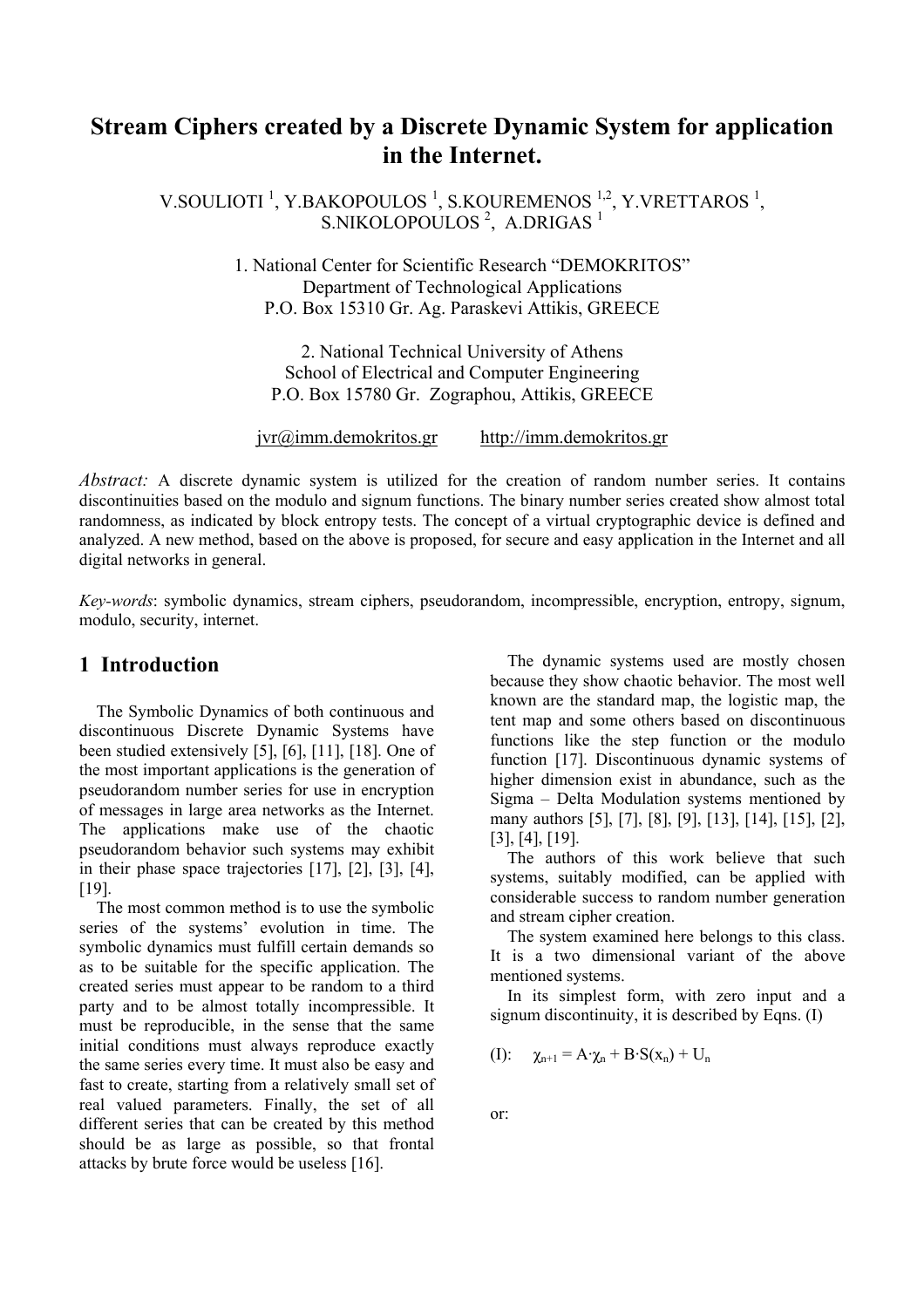$$
\begin{pmatrix} x_1(n+1) \\ \cdot \\ \cdot \\ x_k(n+1) \end{pmatrix} = \begin{pmatrix} a_{11} & \cdot & a_{1k} \\ \cdot & \cdot & \cdot \\ \cdot & \cdot & \cdot \\ \cdot & \cdot & \cdot \\ \cdot & \cdot & \cdot \\ \cdot & \cdot & \cdot \\ \cdot & \cdot & \cdot \\ \cdot & \cdot & \cdot \\ \cdot & \cdot & \cdot \\ \cdot & \cdot & \cdot \\ \cdot & \cdot & \cdot \\ b_{k1} & \cdot & \cdot & b_{kk} \end{pmatrix} \begin{pmatrix} s_{1}(n) \\ \cdot & \cdot \\ \cdot & \cdot \\ \cdot & \cdot \\ \cdot & \cdot \\ \cdot & \cdot \\ \cdot & \cdot \\ \cdot & \cdot \\ \cdot & \cdot \\ \cdot & \cdot \\ \cdot & \cdot \\ \cdot & \cdot \\ \cdot & \cdot \\ \cdot & \cdot \\ \cdot & \cdot \\ \cdot & \cdot \\ \cdot & \cdot \\ \cdot & \cdot \\ \cdot & \cdot \\ \cdot & \cdot \\ \cdot & \cdot \\ \cdot & \cdot \\ \cdot & \cdot \\ \cdot & \cdot \\ \cdot & \cdot \\ \cdot & \cdot \\ \cdot & \cdot \\ \cdot & \cdot \\ \cdot & \cdot \\ \cdot & \cdot \\ \cdot & \cdot \\ \cdot & \cdot \\ \cdot & \cdot \\ \cdot & \cdot \\ \cdot & \cdot \\ \cdot & \cdot \\ \cdot & \cdot \\ \cdot & \cdot \\ \cdot & \cdot \\ \cdot & \cdot \\ \cdot & \cdot \\ \cdot & \cdot \\ \cdot & \cdot \\ \cdot & \cdot \\ \cdot & \cdot \\ \cdot & \cdot \\ \cdot & \cdot \\ \cdot & \cdot \\ \cdot & \cdot \\ \cdot & \cdot \\ \cdot & \cdot \\ \cdot & \cdot \\ \cdot & \cdot \\ \cdot & \cdot \\ \cdot & \cdot \\ \cdot & \cdot \\ \cdot & \cdot \\ \cdot & \cdot \\ \cdot & \cdot \\ \cdot & \cdot \\ \cdot & \cdot \\ \cdot & \cdot \\ \cdot & \cdot \\ \cdot & \cdot \\ \cdot & \cdot \\ \cdot & \cdot \\ \cdot & \cdot \\ \cdot &
$$

where:

$$
A = \begin{pmatrix} a_{11} & a_{1k} \\ \vdots & \vdots \\ a_{k1} & a_{kk} \end{pmatrix}, B = \begin{pmatrix} b_{11} & b_{1k} \\ \vdots & \vdots \\ b_{k1} & b_{kk} \end{pmatrix}
$$

$$
\chi_{n} = \begin{pmatrix} x_{1}(n) \\ \vdots \\ x_{k}(n) \end{pmatrix}, \chi_{n+1} = \begin{pmatrix} x_{1}(n+1) \\ \vdots \\ x_{k}(n+1) \end{pmatrix},
$$

$$
(sgn(x_{1}(n)) \qquad (w_{1})
$$

$$
S(\chi_n) = \begin{bmatrix} \text{sgn}(x_1(n)) \\ \cdot \\ \cdot \\ \text{sgn}(x_k(n)) \end{bmatrix}, U_n = \begin{bmatrix} w_1 \\ \cdot \\ \cdot \\ w_k \end{bmatrix},
$$

 Where A, is a rotation matrix in k dimensions, while B may be the identity matrix or any matrix with  $|det(B)| \leq 1$ 

 The signum function is defined in this work as  $sign(x) = -1$  if  $x < 0$  and  $sign(x) = 1$  otherwise.

 A more complicated system is created by the introduction of appropriate input functions. One form of input consists of a perturbation of the rotation matrix in Eqn (I) [19], [1], [2], [3], [4]. To each term  $a_{ii}$  of the matrix a perturbation  $\varepsilon_{ii}$  is added. For example, if in two dimensions the rotation matrix has terms:  $a_{11} = \cos(f) = a_{12}$ ,  $a_{21} =$  $sin(f) = -a_{12}$ , then a perturbation parameter can be added  $\varepsilon$  to  $a_{11}$  and  $a_{22}$ , so that  $a_{11} = a_{22} = \cos(f) + \varepsilon$ , leaving the other terms unchanged.

$$
\begin{pmatrix} x_1(n+1) \\ x_2(n+1) \end{pmatrix} = \begin{pmatrix} a_{11} & a_{12} \\ a_{21} & a_{22} \end{pmatrix} \cdot \begin{pmatrix} x_1(n) \\ x_2(n) \end{pmatrix} +
$$

(II):

$$
+\begin{pmatrix}b_{11} & b_{12}\\ b_{21} & b_{22}\end{pmatrix}\cdot\begin{pmatrix}\text{sgn}(x_1(n))\\ \text{sgn}(x_2(n))\end{pmatrix}+\begin{pmatrix}w_1(n)\\ w_2(n)\end{pmatrix}
$$

A further step is to make use of the modulo function. As the authors of the present study have defined it, the function  $MOD[x;p]$  is equal to the value of the real variable x minus the product of p by the integral part of the quotient of the absolute value of x divided by p and by the signum of x:  $MOD(x;p) = x - sign(x)$  (p)  $INT(|x|/p)$ . Here p is defined to be positive.

$$
\begin{pmatrix} x_1(n+1) \\ x_2(n+1) \end{pmatrix} = MOD \begin{pmatrix} a_{11} & a_{12} \\ a_{21} & a_{22} \end{pmatrix} \cdot \begin{pmatrix} x_1(n) \\ x_2(n) \end{pmatrix} +
$$

(III):

,

$$
+\begin{pmatrix}b_{11} & b_{12}\\ b_{21} & b_{22}\end{pmatrix}\cdot\begin{pmatrix}\text{sgn}(x_1(n))\\ \text{sgn}(x_2(n))\end{pmatrix}+\begin{pmatrix}w_1(n)\\ w_2(n)\end{pmatrix}; p\}
$$

or, by coordinates:

(IIIa): 
$$
x_i(n+1)=MOD{\alpha_{i1}\chi_1(n)}+\alpha_{i2}\chi_2(n)+
$$
  
+ $b_{i1}sgn(\chi_1(n)) + b_{i2}sgn(\chi_2(n)) + w_i(n); p}$ 

 $i = 1,2$  (with obvious generalization in higher dimensions).

 This is the form to be studied in this manuscript. It is one of the best fitted for random number generation with application to stream ciphers and Cryptographic Key Creation and Distribution.

 There are several interesting ways to define a symbolic dynamics based on the class of systems described by Equation (IIIa). The best studied by the authors of this work is the most obvious. It is based on the properties of the signum function, as defined above.

 Let the problem be restricted to its two – dimensional form. This may be done without any real loss of generality, since all the relevant concepts can be readily generalized to any dimensions.

 The symbols used for the description of the system are four in number and are defined as follows: If  $sign(x_1(n)) = 1$  and  $sgn(x_2(n)) = 1$ , then the value of the symbol is defined as  $s(n) = 0$ . If  $sgn(x_1(n)) = -1$  and  $sgn(x_2(n)) = 1$ , then  $s(n) = 1$ . If  $sgn(x_1(n)) = -1$  and  $sgn(x_2(n)) = -1$ , then  $s(n) = 2$ .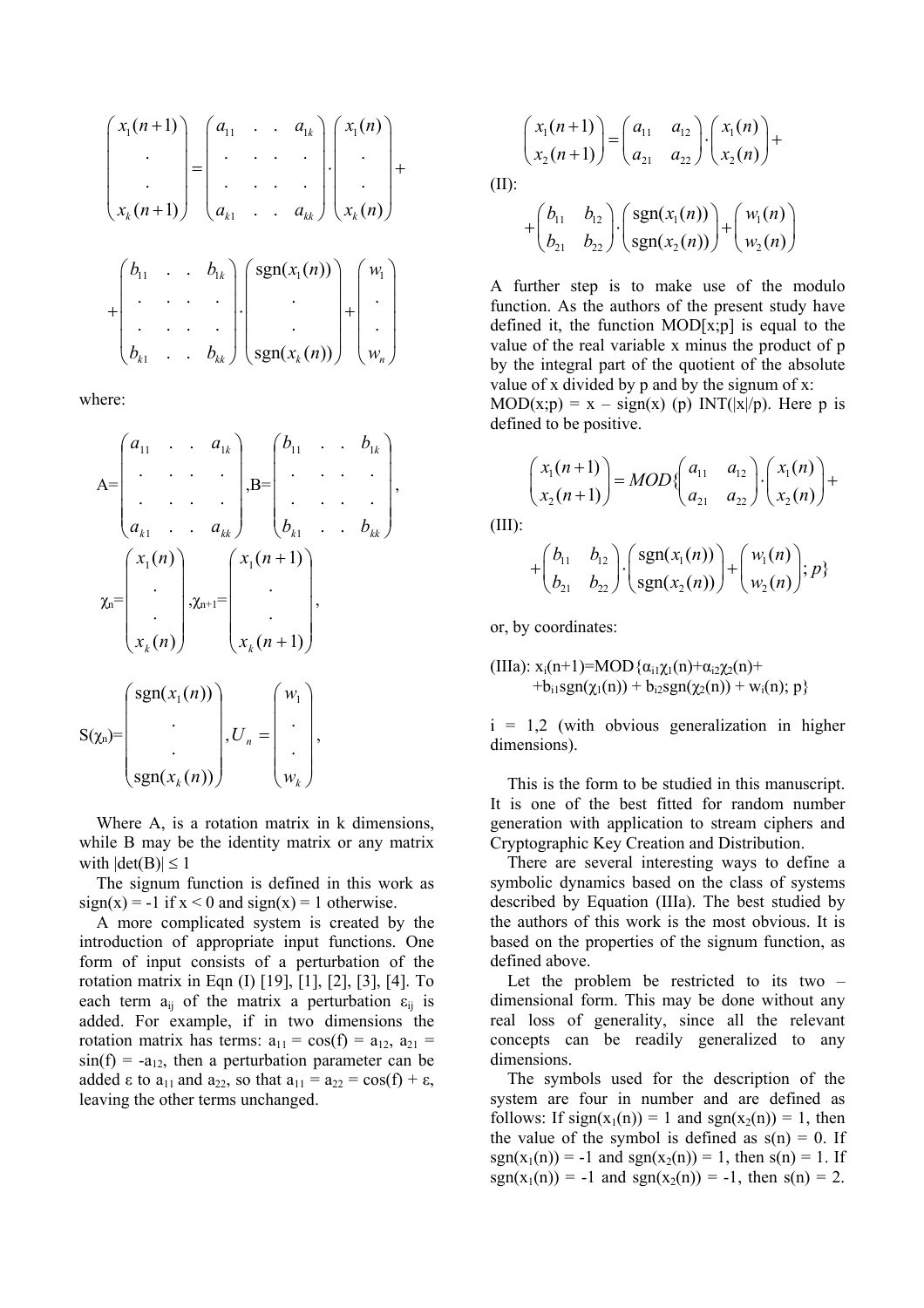Finally, if  $sgn(x_1(n)) = 1$  and  $sgn(x_2(n)) = -1$ , then  $s(n) = 3$ .

So, for every vector  $x(n)$  in configuration space, with coordinates  $x_1(n)$  and  $x_2(n)$ , will correspond a symbol s(n) taking values from the set:  $\{0, 1, 2, 3\}$ . The symbolic series created depends on the following parameters: The initial values of the coordinates,  $x_1(0)$  and  $x_2(n)$ . The rotation angle f. The perturbation parameter ε. The modulo parameter p. And finally the number of iterations n, defining the length of the symbol string.

#### **2 Study of the Symbolic Dynamics**

 The dynamic system described by Eqn. (I), in its two – dimensional version, contains only one source of nonlinearity, the signum function defined in the introduction. The discontinuity of this function may lead the system into chaotic behavior. As a result the trajectories of the system in configuration space will be parts of a fractal set and the symbolic series will be aperiodic [13], [14], [19], [1], [2]. In such a case, the symbolic series will appear random to a third party. Although in theory there are initial conditions that would lead to fractal trajectories for every angle f in the interval:  $f \in (0, \pi/2)$ , in fact there have been observed fractal trajectories only in occasional values of f, specifically for  $f = \pi/6$  (30<sup>0</sup>) and  $f = 4\pi/9$  (80<sup>0</sup>) [Fig 1 a,b]. The rest of the orbits are periodic, with the symbolic series following strict rules. There are no stable points and the trajectories are stable, with well defined basins of attraction.

 From the point of view of random number generation, if block entropy methods are applied [12], it can be demonstrated that most aperiodic series obtained this way contains significant structure and is compressible to the degree that it is not suitable for cryptographic key applications. It is possible that the same holds for systems of higher dimension, although this is still an open question, pending investigation. Various other methods of evaluation also indicate clearly that the systems of equation (I) are not suited for cryptographic key creation.

 Equation (II) leads to an entirely different situation, as far as the behavior of the trajectories in phase space and the aperiodic symbolic series are concerned. As it will be shown elsewhere, there are infinite isolated unstable point orbits, while all other orbits are aperiodic (Fig 2). This is due to the fact that the introduced perturbation ε destroys the periodicity of the orbits by making the determinant of the linear matrix larger than one. This leads to a richness of trajectories in phase space much more complex than that of the previous case (Eqn.I), but still, from the point of view of random number generation, there is not enough randomness and incompressibility for stream cipher creation and distribution of cryptographic keys [12].



 The creation of symbolic series which pass successfully the tests of randomness and incompressibility is achieved by the utilization of the systems derived from Equation (III). This family of systems contains two discontinuous functions, the signum function, included in all definitions so far, and the modulo function which is only used in Eqn (III). These two factors of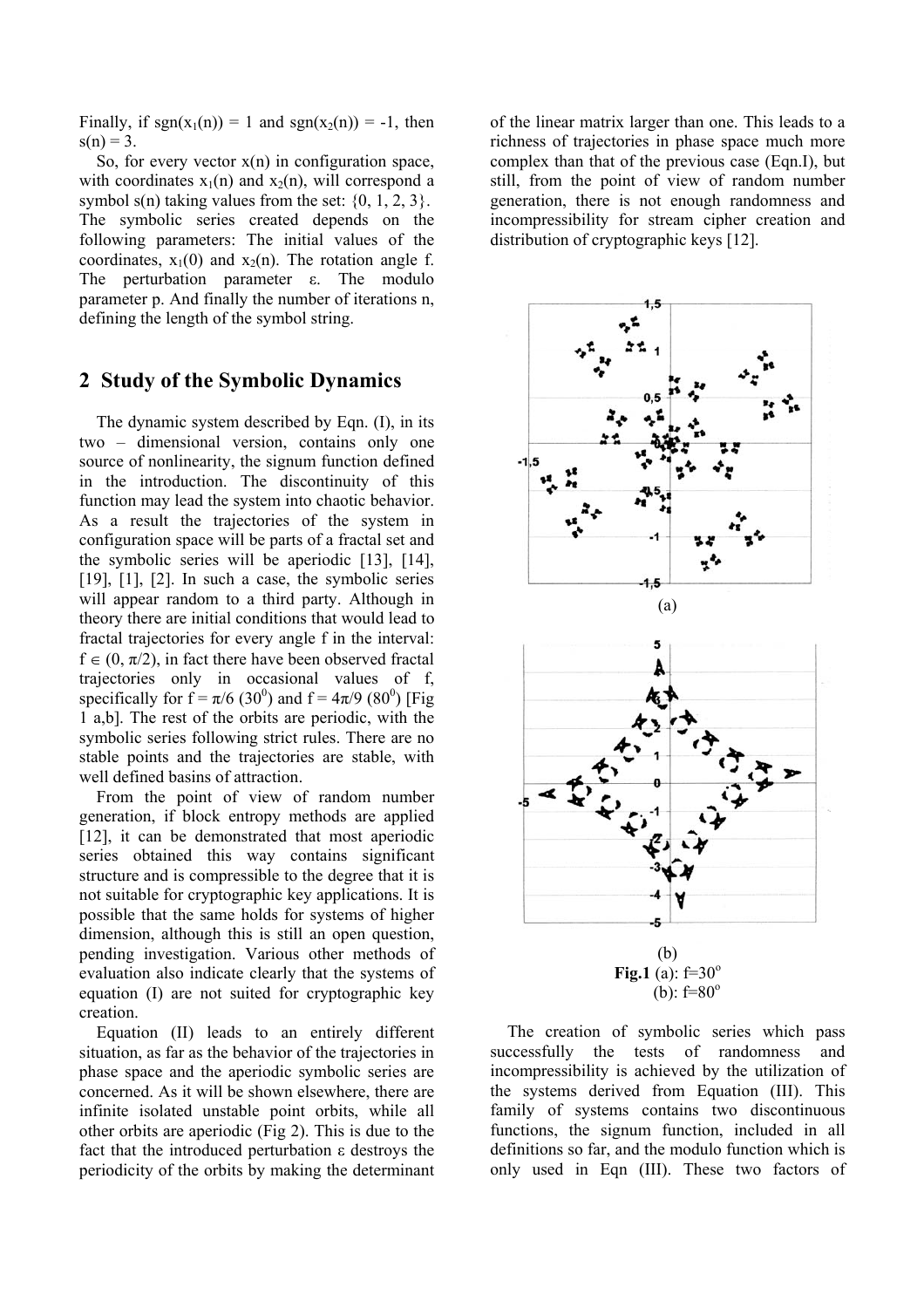complexity and apparent pseudorandom behavior, lead to chaotic symbolic series and possibly, to some degree, may be used for cryptographic key creation and distribution [17].Yet it is only in combination with the perturbation factor ε that the method reaches its full potential. The virtual encryption machines defined by the authors [1], [2], [3], [4], [19], and described by Eqn (III) create cryptographic keys that pass, not only the standard tests known so far in the relevant literature [16], but also the new tests based on the use of the block entropy concept [12].



**Fig. 2**  $f=24^\circ$ Perturbation parameter ε=0.01

### **3 Phase space pictures and symbolic series of Eqn (III) in two dimensions.**

 The two – dimensional system (Eqn (IIIa)) contains at least five parameters which control its behavior: The angle of rotation f, the perturbation parameter ε, the parameter p of the modulo function and the values of the initial conditions  $x_1(0)$  and  $x_2(0)$ . (A sixth parameter, the number of iterations which defines the length N of the symbolic series, does not immediately influence the randomness of the series, once N is large enough to yield satisfactory statistics. Usually the length of the binary stream cipher should be of the order of 1,000000 digits).

 As seen in Fig.3, the phase space profile does not present any structure. This is an indication of the total apparent randomness which is the first attractive feature of the system as a random number generator. Another factor is the absolute repeatability of the cipher created by the system. This is guaranteed by the equations of the system. The last property that a random number generator must have is the very large set of ciphers it can produce. Theoretically, the set may be infinite, but in practice its size depends on the properties of the random number generator in use.

 The two – dimensional system described by Eqn (IIIa) is capable of creating a very large set of different stream ciphers. This is due to the extreme sensitivity of the trajectories in phase space to the initial conditions. The dependence of the system to the initial conditions is partly controlled by the accuracy of the calculations mainly with regard to the signum discontinuity. The important point is how to define the proposition ' $x_i(n) = 0$ ', where  $x_i(n)$  is a coordinate of a trajectory point at time n (i)  $= 1.2$ ). In the discrete mathematics of computer calculations there is no such thing as '0'. So it is postulated that 'x<sub>i</sub>(n) = 0' if  $|x_i(n)| \le \zeta$ , where  $\zeta$  is defined as a very small positive number, for example  $\zeta = 10^{-20}$ . This parameter controls the behavior of the system and the form of the phase space trajectories. Therefore it is critical for the structure of the symbolic series and its sensitivity to initial conditions. A variation of the order  $10^{-20}$  near an axis may change the properties of the series from that point on [1],[2],[3],[4], [19]. So the uncertainty of the initial conditions is controlled by the architecture of the computer system and the platform on which the application will be materialized. There is no theoretical limit to the sensitivity of the dynamic system.



 So it may be concluded that there are two possible ways to increase the set of keys that may be created: one, to increase the dimension of the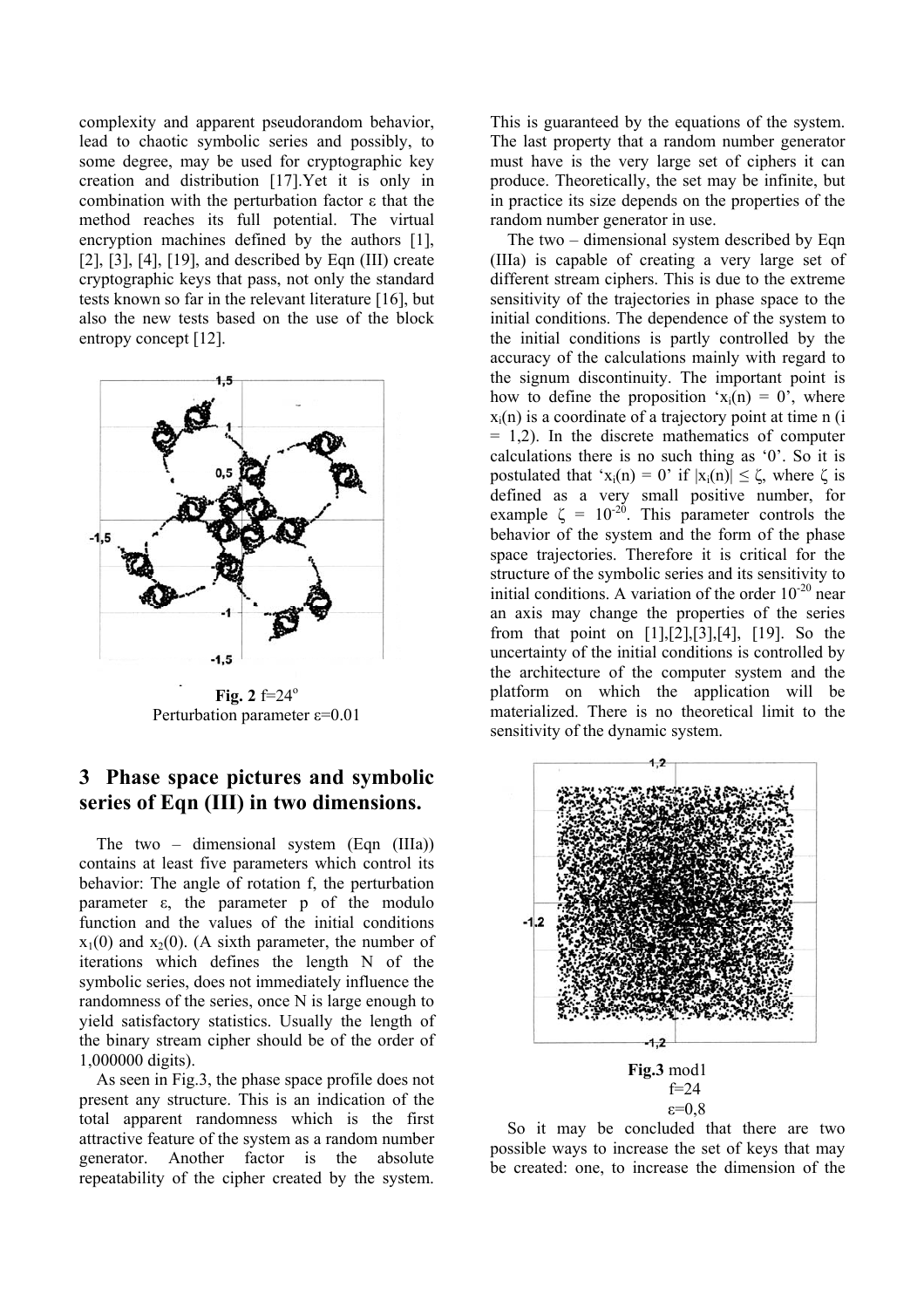system and to add input functions and parameters. The other, to increase the precision of the calculations and make use of a ζ as small as possible. Even though there are many open questions in both methods, it is obvious that the versatility of this system is a definite advantage over other random number generators.

#### **4 The communication protocol.**

 The proposed communications protocol for the Internet consists of three parts:

#### **4.1 Preliminaries**

 The first of the users, A, (by tradition called Alice), decides on a specific virtual cryptographic machine [3], [4]. Then a series of N different sets of parameter values for the regulation of the machine is chosen. Each set of parameter values may be used for the creation of a specific cryptographic key. The codes created by these sets of parameters are checked by the methods of lumping and gliding entropy [12]. The keys that are created this way are checked and verified for incompressibility and apparent randomness by the method of K. Karamanos, (or any other method or combination of methods are preferred by the users) [16]. The created keys are classified as emergency keys and filed under the generic name E.K. Each key is labeled by a number, EK1, EK2, … EKN. Then another key is prepared in the same way and given the label K1.

 All the above information, the description of the virtual encryption machine, the procedure of its regulation and use, the set of emergency keys EK1 … EKN and the key K1 are the contents of the first message M0 to be sent from A (Alice) to the second user B (Bob).

#### **4.2 Initiation of Communication**

 User A will have to choose a secure method of sending the initial message M0 to the user B. This method may be an established protocol of Quantum Key Distribution. Since The QKD method will be used only once to initiate the communication process and not for everyday communications, the users will not have to bear the expense in money and time usually associated with these protocols. But the security of communications will be the same as that of a QKD protocol, thanks to the properties of the virtual encryption machine.

 Or the user may prefer any secure method such as personal contact or the use of trusted messengers. It should be stressed again that this method will be used only once, to initiate the communication.

 By sending the message M0, Alice will have established a communications line with Bob which will offer them the security of Vernam type (or one time pad) methods with an ease and speed of used comparable to that of sending a simple e-mail. So, the message M1 would be encrypted and subsequently decrypted by the use of K1. The message M1 should contain a set of parameter values for the key K2, to be used for message M2, and so forth and so on, theoretically for as long as desirable.

#### **4.3 Security Countermeasures**

 In theory, the communications method is secure as far as the protocol steps are followed faithfully and there is no inside leak of essential information. This security is based mainly on the apparent randomness and the extremely large set of keys that the method has the potential to create. In real life there are many ways that vital bits of information may come into the hands of illegitimate third parties and then be used to compromise the security of the whole protocol.

 There are many methods of attack by eavesdroppers against both classical and quantum key distribution protocols [1] (and references therein). There are also various methods of defense and a method of communication should have some degree of adaptability in its tactics. So against an eavesdropper, (traditionally called Eve), who is trying a split universe attack, there are some emergency keys, EK1 to EKN, to resume communications and (so to speak) 'sort' the split created by Eve. Against somebody trying to 'listen in' on the communication lines so as to learn something of the hardware utilized in the protocol, (Trojan horse attacks), the encryption machine gives Alice and Bob the capability to 'spam' the opposition by a deluge of 'dummy' messages consisting of pseudorandom series of digits. Such dummies would automatically be rejected by the legitimate users as unintelligible, but would cost the prospective Eves a disproportionate amount of time and resources [1], [2], [3], [4], [19]. The subject is under study but obviously the concept of a protocol capable to adapt to specific forms of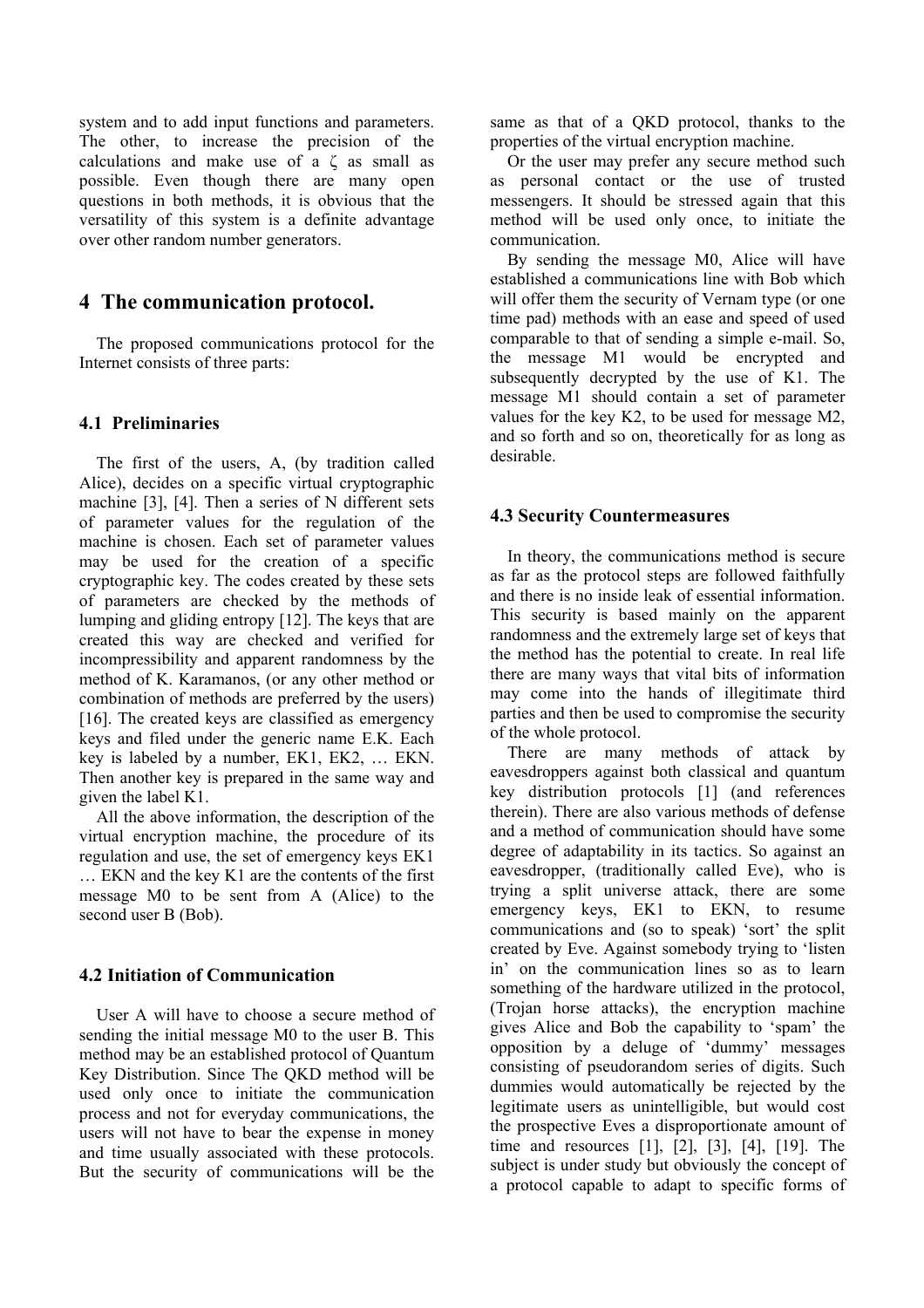especially dangerous attacks is very desirable in an Internet application.

#### **5 Incompressibility and apparent randomness of the series created. The lumping and gliding entropy method.**

 A fundamental part of the proposed method of communication is the evaluation and verification of the created keys for incompressibility, therefore for apparent randomness. For a series of pseudorandomly generated numbers in the binary system there are many standard methods of evaluation [16]. The proposed procedure includes an innovative method of studying number series [12]. It is based on the concept of lumping and gliding entropy.

 If a series of binary digits, 0 or 1, is totally random, the possibilities of randomly choosing a digit and finding it to be either 0or 1 should be exactly  $p(0) = p(1) = \frac{1}{2}$ . Then the Shannon Entropy  $E = -\{p(0) \ln(p(0)) + p(1) \ln(p(1))\}$  should lave a maximum value,  $E = ln(2)$ . By a natural generalization, if a 'word' of n digits, chosen from a long series of N digits,  $n \ll N$ , in a specific way, has a possibility of having a certain content of digits. The cases to be considered are  $2<sup>n</sup>$  in number and the possibility p(i) of a word  $A_i(n) = a_1a_2...a_n$ will take the value of  $1/2^n$  in the case of a totally random series. The basic methods of obtaining words of n digits are two: the lumping method and the gliding method.

 In the lumping method, in a series of N digits, the first word consists of the elements 1 to n, the next one of the digits  $n + 1$  to 2n etc. to N. In the gliding method, the first word is the digits 1 to n, the second the digits 2 to  $n + 1$ , etc. In the above mentioned paper [12], evidence is given that the lumping method is the most reliable. Either way, the normalized entropy  $E(n) = \{\sum p_i(n) \ln(p_i(n))\}/n$ , i  $= 1, 2, ... 2<sup>n</sup>$  should take the maximum value  $E(n) =$ ln(2) in the case of complete randomness and lesser values otherwise.

 Obviously this method has the added advantage that it can be applied to series of numbers other than digital, such as decimal numbers or the four digits series of 0, 1, 2 and 3 created by the systems of Equations (I), (II), and (III). The application of the above method to samples of symbolic series created by the two dimensional system of Equation (III) was successful, indicating almost complete incompressibility. [Fig 4].



**Fig.4** Normalized block entropies by Lumping

#### **6. Conclusion**

The virtual encryption machine in the form of a discrete dynamic system with discontinuity presented in this work has the properties required for application in random number generation and cryptographic key application in a digital network environment. The high level of security achieved by the incompressibility and apparent randomness of the created keys, the very large number of keys the virtual encryption machine has the ability to produce and the obvious repeatability of the process of key creation make the protocol proposed here especially attractive for Internet applications. The innovative methods of evaluation and verification of apparent randomness [12], increase the level of security and reliability of the protocol against some very dangerous forms of eavesdroppers' attacks. Finally, the concept of adaptation of the protocol to defend in real time against specific forms of attacks [2], although still under study, seems very promising for security and protection against even some conceived forms of attack that are not realistic at the present level of technology but may very well present a real threat at the near future. So it seems that further study and development of the protocol presented here may lead to substantial advances in the technology and methods of communication security.

#### **7. Acknowledgements.**

The authors would like to express their thanks to Prof. S. Kotsios, Prof. O. Feely, Prof. A. Bountis and Prof. N. Kalouptsidis for valuable discussions, suggestions and encouragement. They would also like to thank Drs K. Limniotis, P. Risomiliotis and Y. Kominis, as well as S. Domoxoudis, Y.